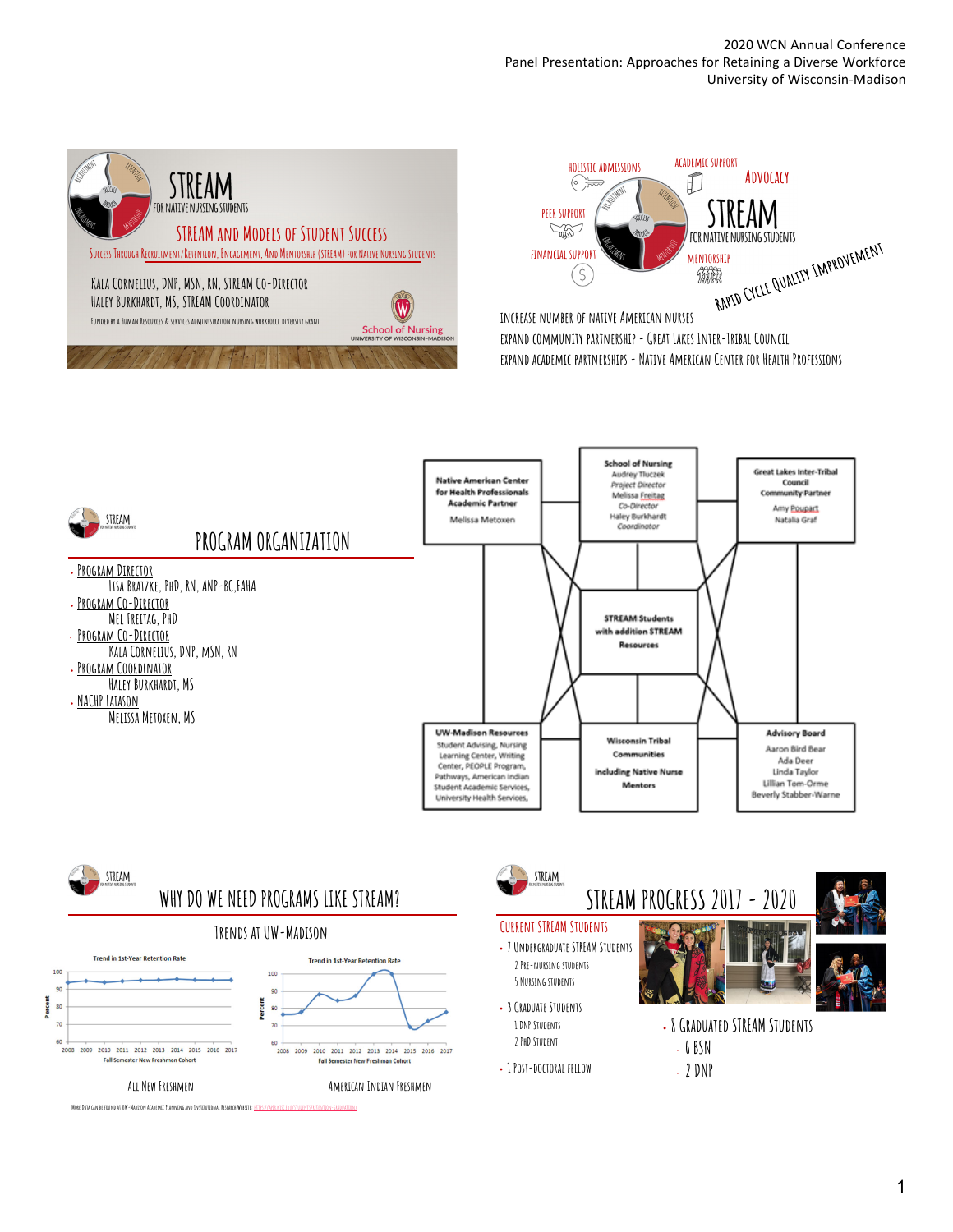### **AAMC Experiences-Attributes-Metrics Model**



# **HOLISTIC ADMISSIONS**

• **Starting the Discussion**

**How does our school's mission align with who we want in the nursing workforce?**

- **Two AAMC sponsored, full-day workshops 70+ faculty and staff participants**
- **One AANC Sponsored, full-day workshops**
- **Implicit Bias Training**
	- **Where is academic performance included in review?**







### **HOLISTIC ADMISSIONS Impact**

| <b>Class Profile</b>                | 2007 | 2008 | 2009  | 2010 | 2011 | 2012 | 2013  | 2014 | 2015 | 2016 | 2017 | 2018 | 2019 |
|-------------------------------------|------|------|-------|------|------|------|-------|------|------|------|------|------|------|
| <b>Total Class</b>                  | 270  | 268  | 270   | 268  | 267  | 273  | 297   | 304  | 305  | 302  | 313  | 316  | 324  |
| <b>Targeted</b><br><b>M</b> inority | 8%   | 10%  | 11%   | 10%  | 9%   | 8%   | 10%   | 11%  | 11%  | 12%  | 13%  | 16%  | 20%  |
| AI                                  | 0%   | 1%   | $0\%$ | 0%   | 1%   | 1%   | $1\%$ | 1%   | 1%   | 1%   | 1%   | 2.5% | 3%   |

• **Average GPA of admitted students remained the same with new review process (within hundredths)**



STRFAM



- **To be admitted to STREAM, students must have declared Pre-Nursing or Nursing as their major**
- **Must meet Nursing Program GPA requirements**
- **Informal Study Groups within cohorts**

# • **Students are required to meet with**

- **STREAM Director and Coordinator once a semester to develop an individualized semester plan**
- **Revisit previous semester goals, action steps, and outcomes**
- **Develop new goals or add on to previous goals**
- **Complete a mental health assessment**



# **PEER SUPPORT**

### **Talking Circles**

- **Monthly themed dinner gatherings with students, co-facilitated by STREAM Codirector, STREAM Coordinator, and NACHP liaison.**
- **Expanded to non-traditional talking circles during summer semester (book club)**
- **Students encourage each other to attend student org meetings, lectures, cultural events**





### **Mentor Role**

• **Each student is paired with a Native Nurse mentor Required to check-in monthly** 



### **MENTORSHIP Mentor Events**

- **Native Nations Nursing Summit and pre-Summit Dinner**
- **Student Mentor Networking Event Includes Cultural Landscape Tour of Campus**
-